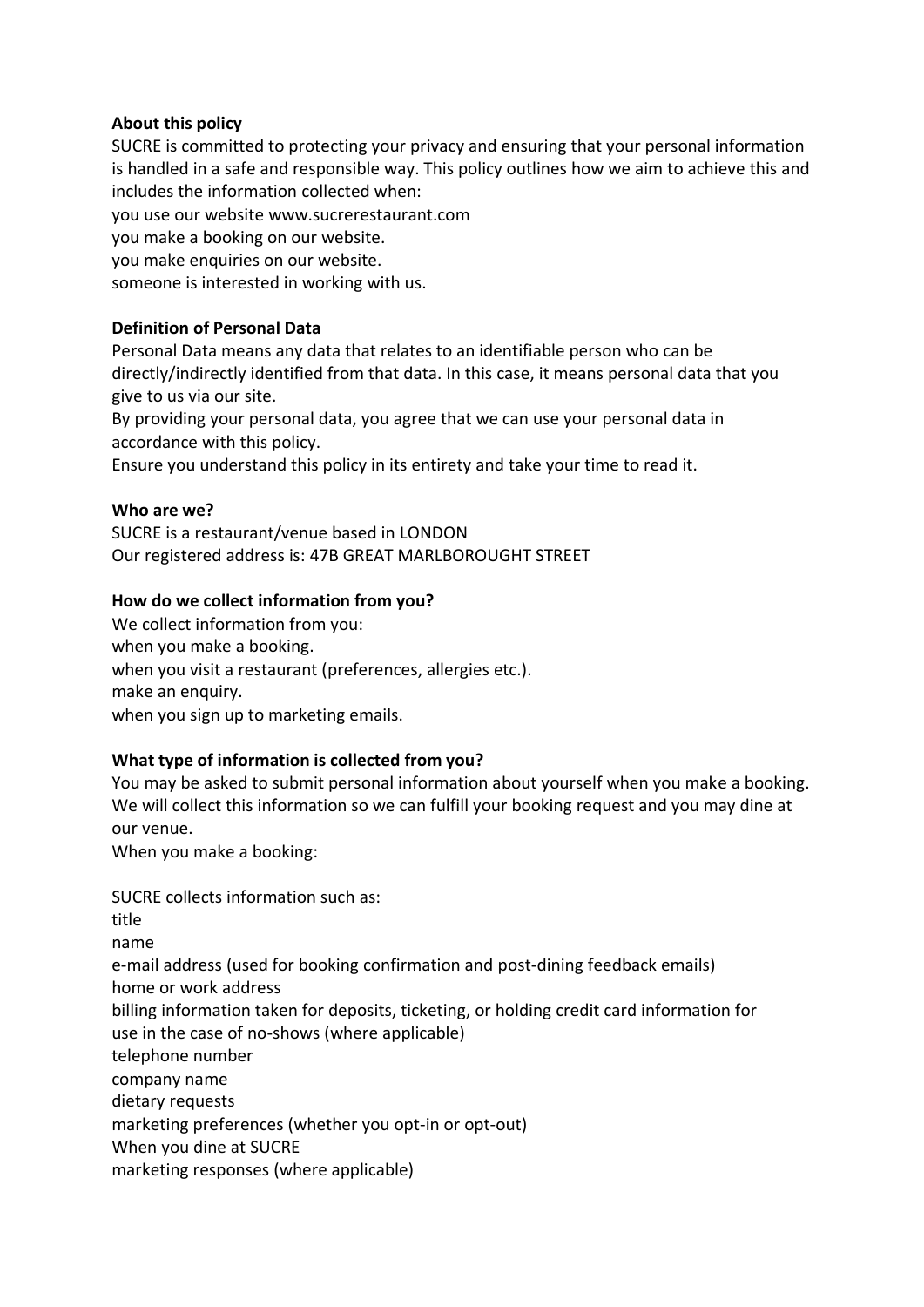survey responses current and past restaurant reservation details When you access our sites: There is "Device Information" about your computer hardware and software that is automatically collected by SUCRE. This information can include: device type (e.g. mobile, computer, laptop, tablet) cookies operating system IP address browser type browser information (e.g., type, language, and history) domain names access times settings referring website addresses other data about your device to provide the services as otherwise described in this policy.

## **Location information:**

If you use our website, we may receive your generic location (such as city or neighbourhood).

### **Careers:**

You may submit your CV if you're interested in working for us to careers@sucrerestaurant.com. This information may include: personal details employment details education salary history other relevant details

We will use this information to assess your application. We may also keep it in our records for future reference. Please get in contact if you would no longer like us to hold your records at [reservations@sucrerestaurant.com](mailto:reservations@sucrerestaurant.com)

### **How is your information used?**

Our use of your personal data will always have a lawful basis, either because it is necessary to complete a booking, because you have consented to our use of your personal data (e.g. by subscribing to emails), or because it is in our legitimate interests.

We require the information outlined in the previous section to understand your needs and provide you with a better service, and in particular for the following reasons: Internal record keeping.

Send you service emails (booking confirmation and post-dining feedback). Improve our products and services.

Send marketing communications if you have opted in to receive them.

We may use the information to customise the website according to your interests.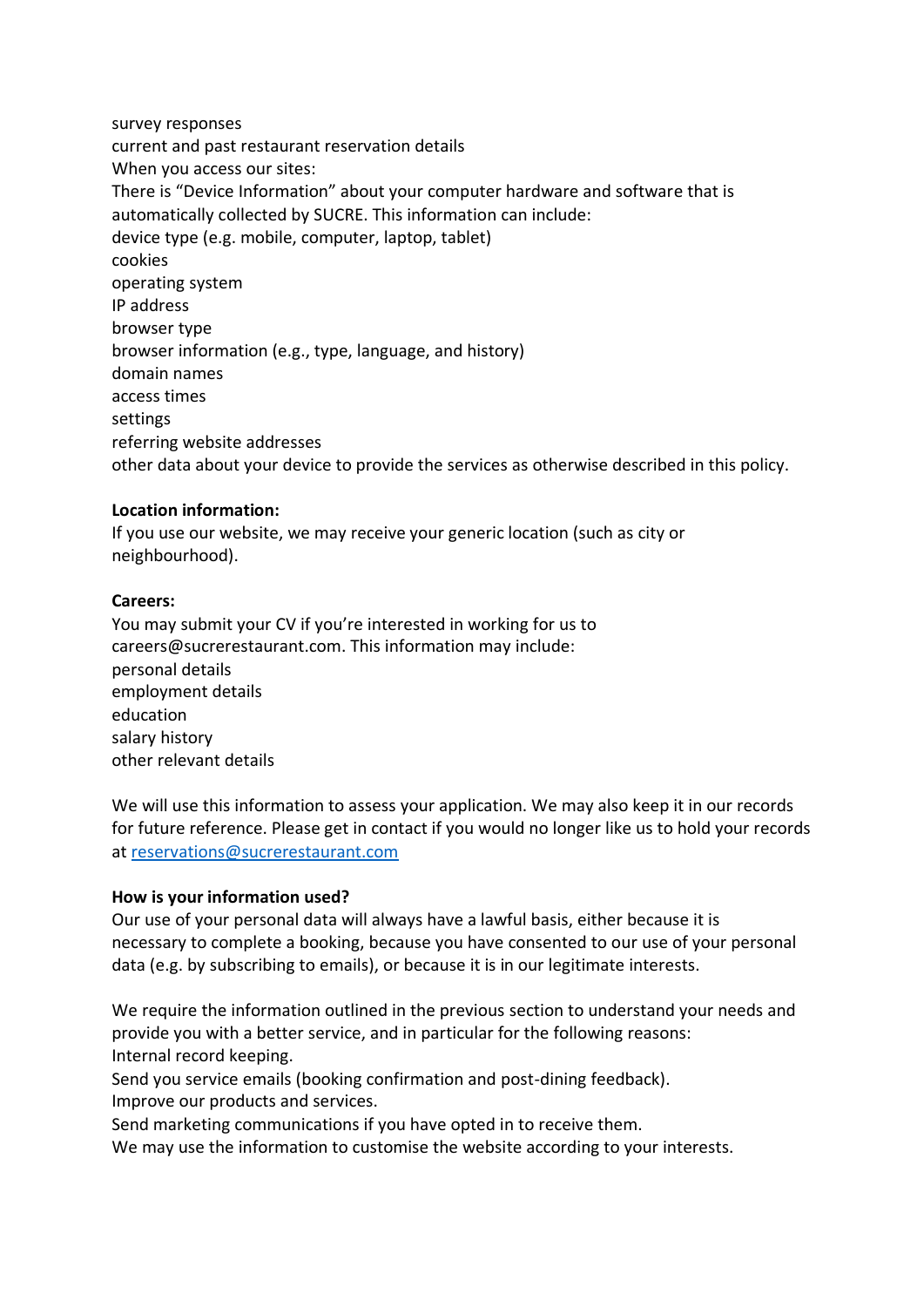### **Who has access to your information?**

We will not sell, distribute, or lease your personal information to third parties. Any personal information we request from you will be safeguarded under current legislation. We will only share your information with companies if necessary to deliver services on our behalf. For example service providers (e.g. SevenRooms for the provision of online bookings), third-party payment processors, and other third parties to provide our Sites and fulfil your requests, and as otherwise consented to by you or as permitted by applicable law. Third parties whose content appears on our Site may use third-party Cookies, as detailed below. Please refer to 'Use of Cookies' for more information on controlling Cookies. Please note that we do not control the activities of such third parties, nor the data they collect and use and advise you to check the privacy policies of any such third parties.

You may choose to restrict the collection or use of your personal information at any point. Please refer to the Your Choices section of this Privacy Policy for details.

# How and where do we store data?

We only keep your personal data for as long as we need to in order to use it as described in this privacy policy, and/or for as long as we have your permission to keep it. For reservations taken through SevenRooms software, your data will only be stored in the UK.

## **Profiling**

We may analyse your personal information to create a profile of your interests and preferences so that we can contact you with information relevant to you. We may make use of additional information about you when it is available from external sources to help us do this effectively.

### **Your choices**

We will not contact you for marketing purposes by email, phone or text message unless you have given your prior consent. We will not pass your details to any third parties for marketing purposes unless you have expressly permitted us to. Furthermore, you can change your marketing preferences at any time by contacting us by email at reservations@sucrerestaurant.com.

You have a right to request a copy of the personal information that SUCRE holds about you and have any inaccuracies corrected. Any such requests should be made to this email address: reservations@sucrerestaurant.com.

You have the right to withdraw your consent to us using your personal data at any time, and to request that we delete it. We do not keep your personal data for any longer than is necessary in light of the reason(s) for which it was first collected. Data will, therefore, be retained for the following periods (or its retention will be determined on the following basis):

# **Security**

Data security is very important to us, and to protect your data we have taken suitable measures to safeguard and secure data collected through our Site.

### **Use of 'cookies'**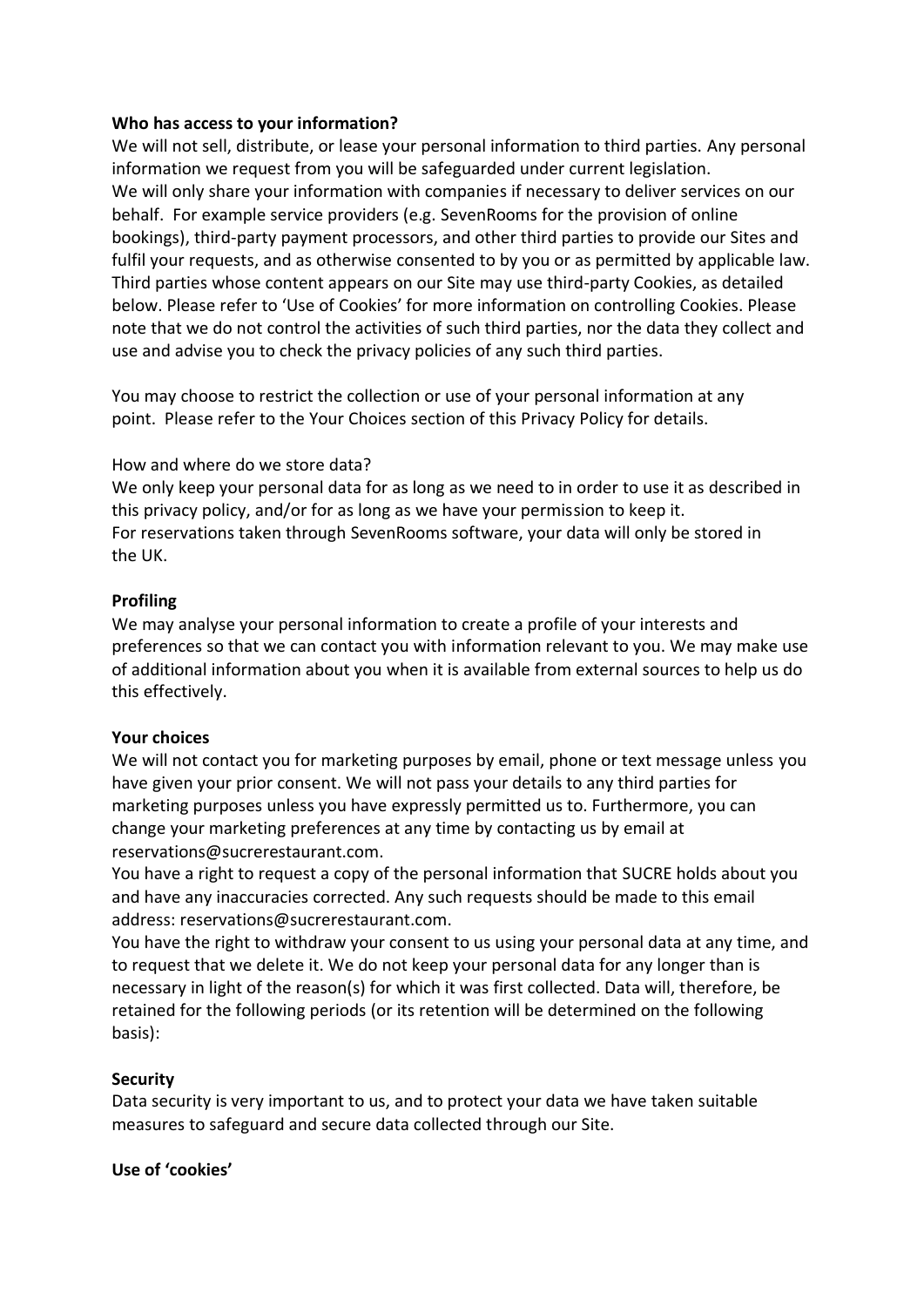Like many other websites, we use cookies. We use them to help you personalise your online experience.

A cookie is a text file that is placed on your hard disk by a web page server which allows the website to recognise you when you visit. Cookies only collect data about browsing actions and patterns, and do not identify you as an individual.

Performance and analytics: cookies help us analyse how the services are being accessed and used, and enable us to track the performance of the services. For example, we use cookies to determine if you viewed a page or opened an email. This helps us provide you with information that you find interesting. We also use cookies to provide insights regarding your End Users and your sites' performance, such as page views, conversion rates, device information, visitor IP addresses, and referral sites.

Third Parties: Third Party services may use cookies to help you sign into their services from our services. We also may use third-party cookies, such as Google Analytics, to assist with analysing performance. Any third party cookie usage is governed by the privacy policy of the third party placing the cookie.

Opting Out: You can set your browser to not accept cookies, but this may limit your ability to use the services.

Our Site may contain links to other websites. Please note that we have no control over how your data is collected, stored, or used by other websites and we advise you to check the privacy policies of any such websites before providing any data to them.

### **What happens if our business changes hands?**

We may, from time to time, expand or reduce our business and this may involve the sale and/or the transfer of control of all or part of our business. Any personal data that you have provided will, where it is relevant to any part of our business that is being transferred, be transferred along with that part. The new owner or newly controlling party will, under the terms of this Privacy Policy, be permitted to use that data only for the same purposes for which it was originally collected by us.

In the event that any of your data is to be transferred in such a manner, you will (NOT) be contacted in advance and informed of the changes. (When contacted you will (NOT, HOWEVER,) be given the choice to have your data deleted or withheld from the new owner or controller.)

### **Restaurant groups**

We may share your information (such as meal or seating preferences and special occasions) with other restaurants in the same restaurant group. This is to enhance the hospitality experience that we (the restaurant group) provide you when you dine with us (such as, trying to seat you by a window, if you previously expressed a preference for window seating) ("customised service") and to improve our table and shift planning.

In addition to providing you with more customised service, we may, as permitted by applicable law, share your information with our restaurant affiliates to support operations,